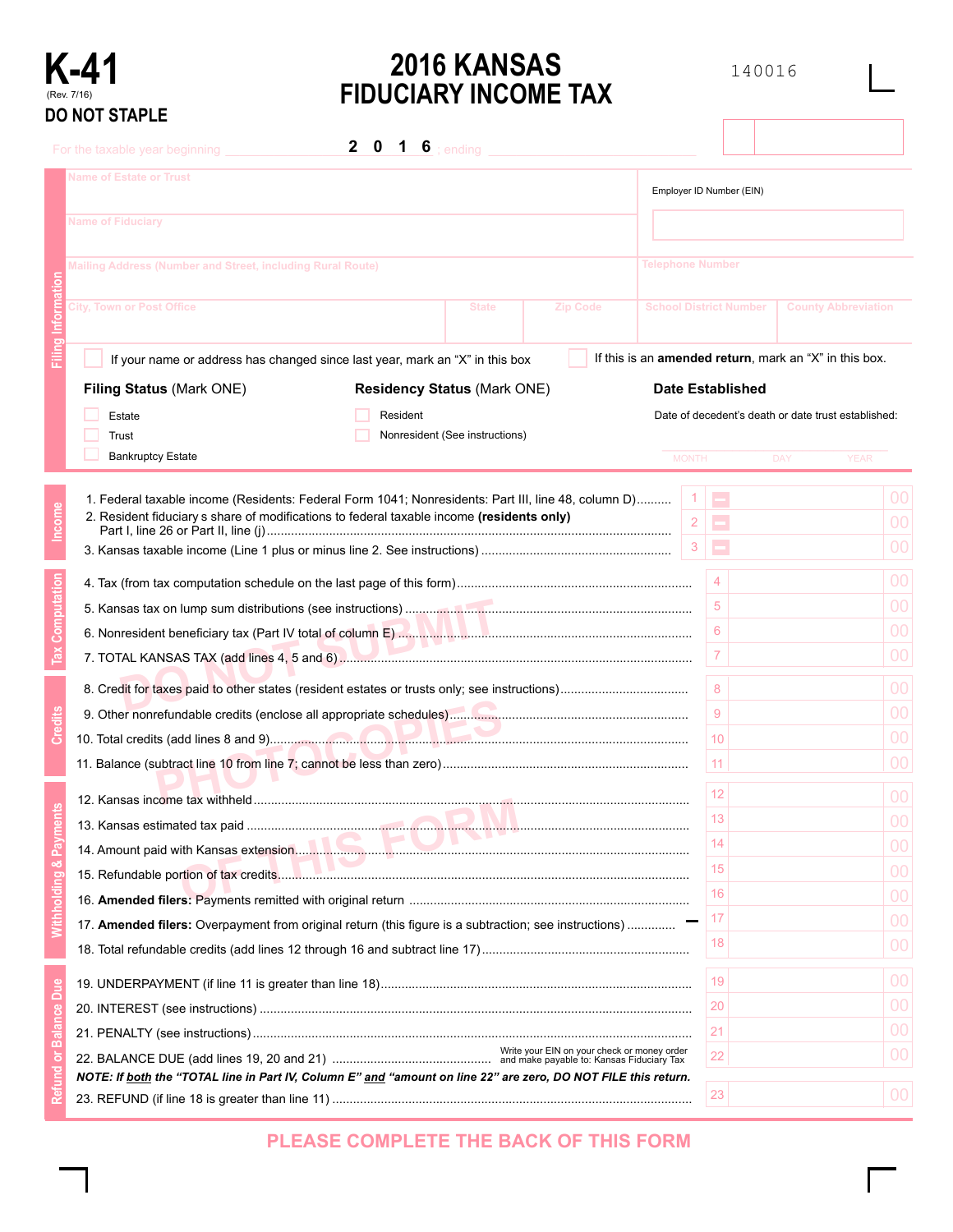#### **PART I - MODIFICATIONS TO FEDERAL TAXABLE INCOME**

| 24. | Additions to federal taxable income:      |                 |         |
|-----|-------------------------------------------|-----------------|---------|
|     |                                           | 24a             | $00 \,$ |
|     |                                           | 24 <sub>b</sub> | 00      |
|     |                                           | 24c             | $00 \,$ |
|     |                                           | 24d             | 00      |
|     |                                           | 24e             | 00.     |
| 25. | Subtractions from federal taxable income: |                 |         |
|     |                                           | 25a             | 00      |
|     |                                           | 25 <sub>b</sub> | 00      |
|     |                                           | 25c             | 00      |
|     |                                           | 25d             | $00 \,$ |
|     |                                           | 25e             | 00      |
|     |                                           | 26              | 00.     |

### **PART II - COMPUTATION OF SHARES OF THE MODIFICATION TO FEDERAL TAXABLE INCOME**

**NOTE: The Kansas fiduciary modification is to be allocated among the beneficiaries and the fiduciary in proportion to their share of the sum of the federal distributable net income and the amount distributed or required to be distributed from current income.** 

|     | (A)                           | (B)                    | (C)           | (D)                                                                                                |
|-----|-------------------------------|------------------------|---------------|----------------------------------------------------------------------------------------------------|
|     | Name and Address              | Social Security Number | Distribution  | Percent of Share of fiduciary adjustment (line 26,<br>Distribution Part I, multiplied by column C) |
|     | <b>RESIDENT BENEFICIARIES</b> |                        |               |                                                                                                    |
| (a) |                               |                        | $\frac{0}{0}$ |                                                                                                    |
| (b) |                               |                        | $\%$          |                                                                                                    |
| (c) |                               |                        | $\frac{0}{0}$ |                                                                                                    |
| (d) |                               |                        | $\frac{0}{0}$ |                                                                                                    |
|     | NONRESIDENT BENEFICIARIES     |                        |               |                                                                                                    |
| (e) |                               |                        | $\frac{0}{0}$ |                                                                                                    |
| (f) |                               |                        | $\%$          |                                                                                                    |
| (g) |                               |                        | $\frac{0}{0}$ |                                                                                                    |
| (h) |                               |                        | $\frac{0}{0}$ |                                                                                                    |
| (i) |                               | (i)                    | $\%$          |                                                                                                    |
|     |                               |                        | $\frac{0}{0}$ |                                                                                                    |
| (j) | (j)                           |                        | $\frac{0}{0}$ |                                                                                                    |
|     |                               |                        | 100%          |                                                                                                    |
|     |                               |                        |               |                                                                                                    |

I authorize the Director of Taxation or the Director's designee to discuss my return and enclosures with my preparer. I declare under the penalties of perjury that to the best of my knowledge this is a true, correct, and complete return.

| sign<br>here | Signature of fiduciary                     | Title                    | Date |
|--------------|--------------------------------------------|--------------------------|------|
|              | Signature of preparer other than fiduciary | Address/Telephone Number | Date |

Mail to: Fiduciary Tax, Kansas Department of Revenue, PO Box 758581, Topeka, KS 66675-8571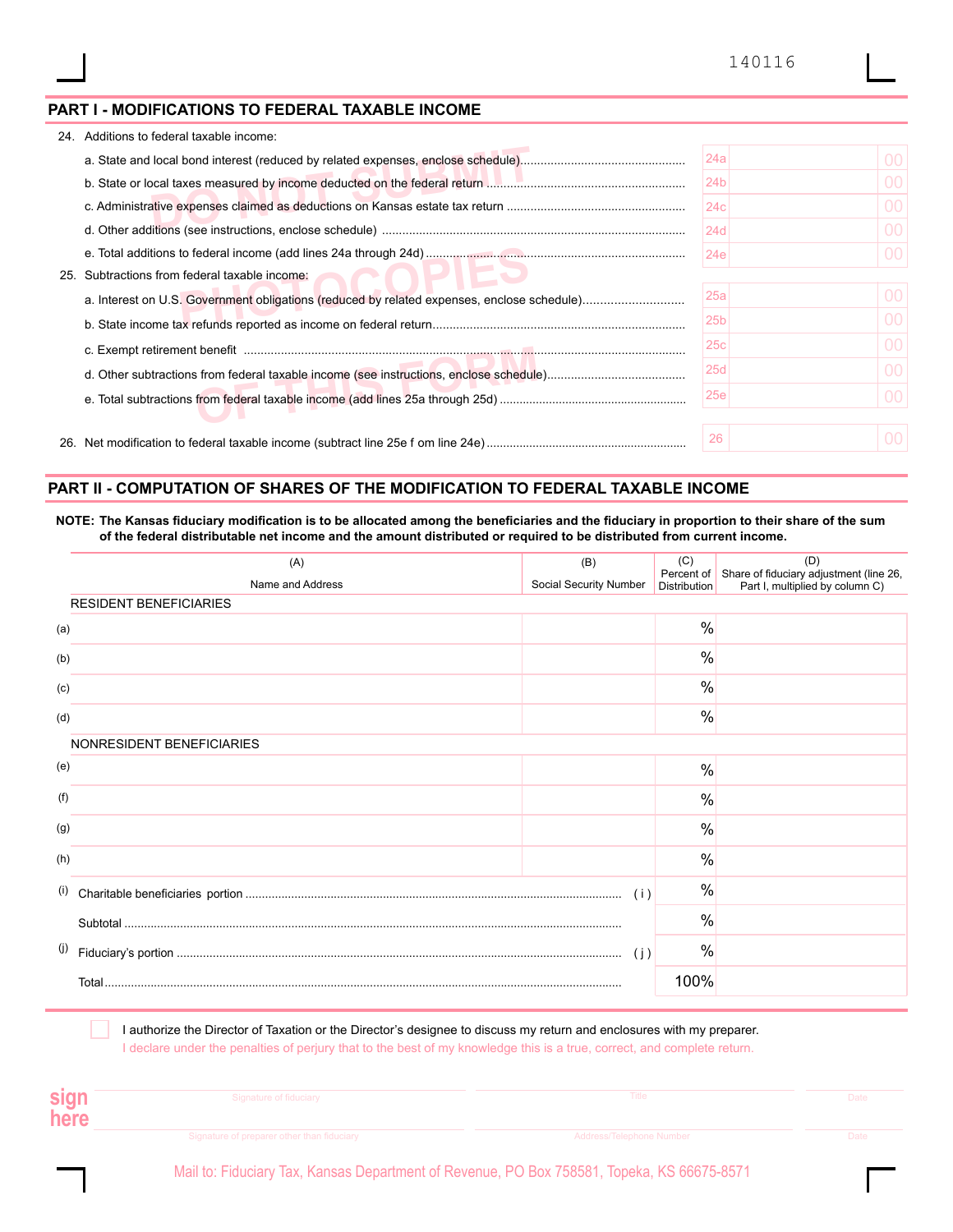#### **FOR NONRESIDENT ESTATES AND TRUSTS OR RESIDENT ESTATES AND TRUSTS WITH NONRESIDENT BENEFICIARIES** 140218

## **PART III - COMPUTATION OF FEDERAL TAXABLE INCOME OF THE ESTATE OR TRUST FROM KANSAS SOURCES**

|     | (A)<br>These items correspond to those listed on<br>Federal Form 1041                     | (B)<br>Total income as reported<br>on Federal Form 1041 | (C)<br>Amount from<br>Kansas sources | (D)<br>Nonresident fiduciary s<br>portion of Col. C & capital<br>gains not distributed |
|-----|-------------------------------------------------------------------------------------------|---------------------------------------------------------|--------------------------------------|----------------------------------------------------------------------------------------|
|     |                                                                                           |                                                         |                                      |                                                                                        |
| 28. |                                                                                           |                                                         |                                      |                                                                                        |
|     |                                                                                           |                                                         |                                      |                                                                                        |
|     |                                                                                           |                                                         |                                      |                                                                                        |
|     | 31. Rents, royalties, partnerships, other estates and trusts, etc.                        |                                                         |                                      |                                                                                        |
|     |                                                                                           |                                                         |                                      |                                                                                        |
|     |                                                                                           |                                                         |                                      |                                                                                        |
|     |                                                                                           |                                                         |                                      |                                                                                        |
| 35. |                                                                                           |                                                         |                                      |                                                                                        |
| 36. |                                                                                           |                                                         |                                      |                                                                                        |
| 37. |                                                                                           |                                                         |                                      |                                                                                        |
| 38. |                                                                                           |                                                         |                                      |                                                                                        |
| 39. |                                                                                           |                                                         |                                      |                                                                                        |
| 40. |                                                                                           |                                                         |                                      |                                                                                        |
|     |                                                                                           |                                                         |                                      |                                                                                        |
|     | 41b. Allowable miscellaneous itemized deductions subject to the 2% floor                  |                                                         |                                      |                                                                                        |
| 42. |                                                                                           |                                                         |                                      |                                                                                        |
| 43. |                                                                                           |                                                         |                                      |                                                                                        |
| 44. |                                                                                           |                                                         |                                      |                                                                                        |
|     |                                                                                           |                                                         |                                      |                                                                                        |
|     |                                                                                           |                                                         |                                      |                                                                                        |
| 46. |                                                                                           |                                                         |                                      |                                                                                        |
| 47. |                                                                                           |                                                         |                                      |                                                                                        |
| 48. |                                                                                           |                                                         |                                      |                                                                                        |
| 49. | Total percent of all nonresident beneficiaries - from Part II, I nes (e), (f), (g) & (h). |                                                         |                                      |                                                                                        |
|     | 50. Total Kansas income of nonresident beneficiaries (Multiply line 48 by line 49.        |                                                         |                                      |                                                                                        |
|     |                                                                                           |                                                         |                                      |                                                                                        |

### **PART IV - NONRESIDENT BENEFICIARIES' SHARES OF INCOME AND TAX TO BE WITHHELD**

| (A)<br>Name and Address   | (B)<br>Social Security<br>Number | (C)<br>Beneficiary s<br>Percentage | (D)<br>Kansas<br>Taxable Income | (E)<br>Tax to be withheld<br>(Multiply Col. D by 2.5%) |
|---------------------------|----------------------------------|------------------------------------|---------------------------------|--------------------------------------------------------|
| NONRESIDENT BENEFICIARIES |                                  |                                    |                                 |                                                        |
| (a)                       |                                  | $\frac{0}{0}$                      |                                 |                                                        |
|                           |                                  |                                    |                                 |                                                        |
| (b)                       |                                  | %                                  |                                 |                                                        |
|                           |                                  |                                    |                                 |                                                        |
| (c)                       |                                  | $\%$                               |                                 |                                                        |
|                           |                                  |                                    |                                 |                                                        |
| (d)                       |                                  | $\%$                               |                                 |                                                        |
|                           |                                  |                                    |                                 |                                                        |
|                           |                                  | %                                  |                                 |                                                        |